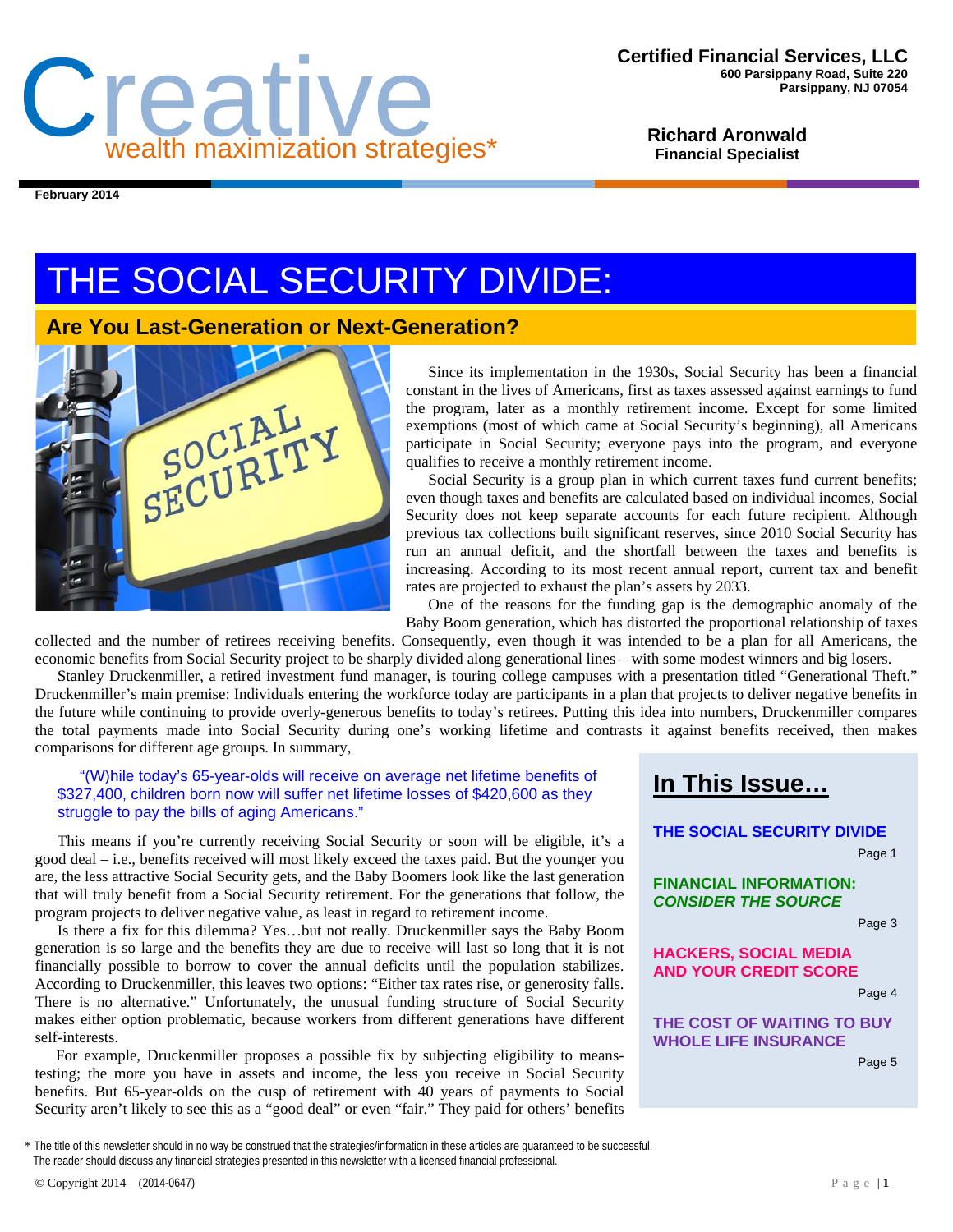and were told younger generations would be doing the same for them. Changing the terms of agreement for a large group of Americans just before retirement seems like bad policy – and bad politics. What politician would risk the wrath of a large voting bloc by decreasing benefits?

On the other hand, once they understand the math, it's tough to imagine most young workers continuing to support the current

arrangement. Where's the value in paying to sustain someone else's benefits while losing money yourself? And if the proportion of benefits received to taxes paid is already bad, convincing the public that the problem can be solved by increasing taxes will require serious spin, since an increase in Social Security taxes would affect everyone, not just "the rich."

A means-testing qualification also changes a fundamental assumption of Social Security. Instead of a program in which *all* Americans participate and *all* receive benefits, means-

testing will result in some participants paying into the system, yet receiving nothing. This is a circumstance with great potential for antagonism and division between generations and income brackets. Further, means-testing, creates a moral hazard for personal saving. If every dollar saved reduces one's future benefits, saving becomes counter-productive.

In considering these issues, no silver-bullet solutions are readily apparent. In fact, given the understandable tendency of politicians to avoid or delay changes to Social Security that might be unpopular with voters, there is perhaps a greater potential for bad endings: an eventual collapse of the Social Security system and loss of benefits, along with an economically stratified and divided country.

#### **Pragmatic Responses to Inevitable Changes**

Twentieth-century economist Herbert Stein's most famous pronouncement was "If something cannot go on forever, it will stop." Social Security, as presently configured, will not go on forever, which means eventually it will stop. When this happens, commentators will dissect the reasons, and assign blame. But knowing how it happened and who is responsible will not change the outcome, or the financial impact it will have on individuals. Better to honestly assess one's options, find opportunities, and attempt to select the best of what may be tough alternatives. Two broad considerations:

**Identify your generational position.** The cut-off line is fuzzy because everyone's situation is unique, but in general: The older you are, the more value you can expect from Social Security. As Druckenmiller notes, today's 65-year-olds are receiving significant value from Social Security retirement checks; workers in their 20s cannot have similar expectations. When it comes to crafting a response to the uncertainties of Social Security, there is truly a generational divide. First-generation recipients of Social Security and the Baby Boomers are on one side. Young people just entering the workforce are on the other. Those between 40 and 60 are on the fence, wondering how things will fall out for them.

**Adopt "generationally appropriate" financial strategies.** *Currently receiving benefits?* Gratefully accept every check, and hope the projections for 2033 are wrong – in a good way. Prudence might suggest keeping a reserve accumulation



(especially if you are a younger retiree), just in case Social Security ends before you do.

*About to retire?* The window for determining Social Security retirement benefits opens at age 62 and extends to age 70; the longer you wait, the higher the monthly payment. A number of sophisticated calculators exist to help retirees determine the optimum age at which they should begin drawing benefits. But

> since the Baby Boomer cohort now moving through this window may be the last to truly benefit from Social Security, there is also an argument for receiving benefits as early as possible, even if the monthly payment is diminished. If government projections are correct, what's more valuable: receiving a smaller check for 20 years, or waiting for a larger check, but only receiving it for 10?

> *Between 50 and 62?* These are particularly vexing issues, because while Social Security has not yet

changed/diminished/ended, the day when it inevitably does is growing closer. Retirement is on the near-horizon, but some oncesure resources may not be available. The potential for meanstested benefits also comes into play. How will this uncertainty affect you? Should you save more? Work longer? Or perhaps retire sooner? These are tough questions, the kind that should prompt serious discussions with your financial professionals.

*Below 50?* The choices may be clearer, yet more challenging. If nothing changes, you'll pay more in taxes than the benefits you'll receive. If a means-test is instituted, those who save will receive even less. The pragmatic but aggravating response is to take Social Security out of your retirement plans. If this is your assumption, the most likely replacement is increased personal saving. Making this happen typically involves forgoing some present enjoyments, i.e., no big vacations, no new cars, not eating out as often, etc. A diminished standard of living is not a psychological positive; at some point, delayed gratification gives diminishing returns.

Relying on one-size-fits-all financial maxims (i.e. save 10%, max your 401(k), etc.) has never been an ideal approach to securing a prosperous future. The demographic realities behind Social Security's funding issues exaggerate this point: How you plan and save for your financial future is very much impacted by your generational position. Your situation is not the same as that of your parents, or your children. The national challenge of Social Security is unlikely to be addressed proactively because politicians often have strong incentive to "kick the can" to the next generation. But individuals would be well-served to act now, because history shows that demographics can create economic consequences for which there are no quick fixes. ❖

- Your situation is not the same as that of your parents, or your children.
- These are tough questions, the kind that should prompt serious discussions with your financial professionals.

**\_\_\_\_\_\_\_\_\_\_\_\_\_\_\_\_\_\_\_\_\_\_\_\_\_\_\_\_\_\_\_\_\_\_\_\_\_\_\_\_\_\_\_\_\_\_\_**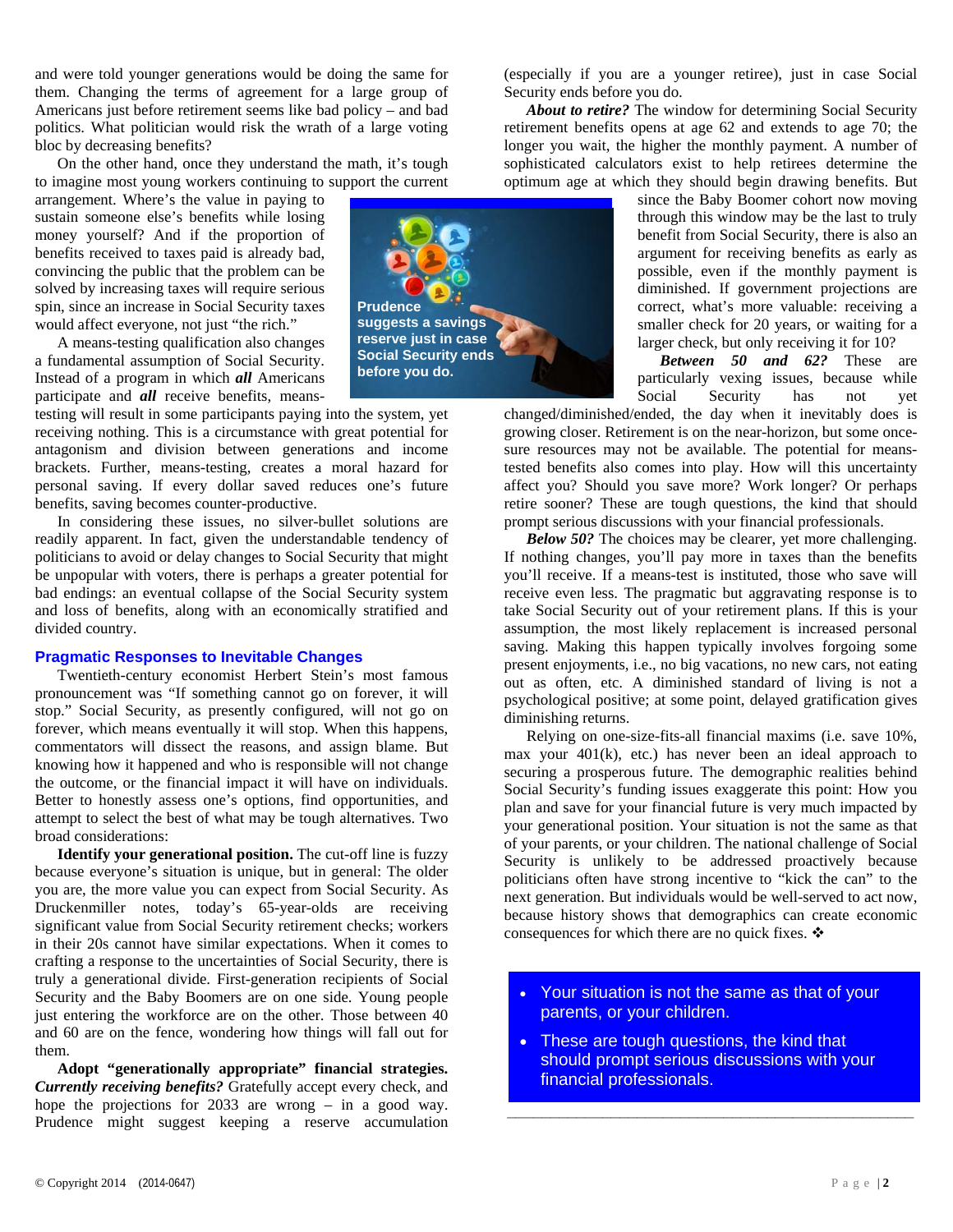

A January 4, 2014, headline from a national financial publication read:

### **"How to Invest as Rates Rise"**

The article begins with a rationale on why interest rates are likely to rise, proceeds to predict the impact of rising rates on stocks and bonds, and follows with recommendations under the heading "**What to Do Now**."

The author of these recommendations? According to his online bio, the writer is a Yale graduate with a background in reporting on financial topics. An accompanying photo suggests he is perhaps in his mid-thirties. **There are no indications of extensive experience in the financial industry except as a reporter.**

This apparent lack of experience does not preclude the author from offering an opinion, nor does it imply his recommendations are wrong. He faces almost no restrictions on his commentary (other than those imposed by his editor), and under most circumstances, will not be held liable if readers suffer financial loss by acting on his inaccurate recommendations.

In contrast, many well-trained (and presumably more knowledgeable) individuals working in the financial services industry are significantly restricted from offering similar opinions, particularly in writing. Further, if their recommendations proved to be in error, these financial service professionals could be subject to legal and civil action by customers who relied on their advice – even when the recommendations included disclaimers.

Why can those with minimal financial credentials often be the freest and most pointed in their commentaries?

#### **Understanding Conflict of Interest – "How do you get paid?"**

A business dictionary defines conflict of interest as "a set of circumstances where one's judgment or actions in a primary interest may be unduly influenced by a secondary interest." In many instances involving financial services, the secondary interest is compensation – i.e., "How does the person providing the information get paid?"

#### **Information from brokers, agents and advisors**

Brokers and insurance agents are primarily compensated by financial institutions for connecting customers with products and services. Because brokers and agents usually have greater knowledge of the products or services than their prospective clients, they operate under suitability or fiduciary standards established by national and state organizations. Their recommendations should be appropriate for the individual's unique circumstances, and/or in the prospective customer's best interest.

People licensed in the financial services industry must limit their commentary to their credentialed practice. Insurance agents

may not comment on stocks and bonds unless they are also licensed as securities representatives, and vice versa. Unless they are specifically certified, they are even enjoined from critiquing a competitor's products and services.

Financial professionals who receive fees for their expert counsel operate under similar constraints. Advice or information should relate to one's licensed areas of expertise. In the event a fee-based advisor also receives compensation as the result of a sale of product or service, this arrangement must be disclosed.

Firms or individuals may disseminate information on their products and services, which may include discussions of ideas or strategies, third-party commentary, and even personal opinions on why customers may find these items valuable. But suitability concerns and the limitations of one's scope of practice will usually preclude specific recommendations.

Because it directly or indirectly promotes the firm's products or services, these communications are often classified as "sales material" even if the content is purely informational. Consequently, most broker/agent/adviser publications (including this one), will undergo internal legal review to ensure the content is accurate, falls within the limits of licensed activities, and does not present (or even imply) specific recommendations or guarantees – i.e., you won't see "what to do now" in print.



#### **Information from the financial media**

Writers for news publications or stock pickers on television shows are paid by their employers. Like anyone else who makes public comments, they are subject to libel and slander standards, but free to have opinions and make recommendations, often without disclaimer. Instead of suitability or fiduciary standards, the

operative phrase regarding their advice is "caveat emptor" – let the buyer beware. Because of this distinction, **journalists and financial "entertainers" are the least regulated in what they say or do.** 

However, commentators who also work in the business or engage in financial service-related transactions are subject to disclosure and conflict of interest regulations not imposed on commentators with no industry affiliation. Recently, several prominent financial "gurus" have run into trouble over perceived conflicts of interest. In one instance, a seminar speaker and syndicated columnist promoted a credit card issued by a company in which the author had an endorsement agreement. In another, a broad-topic newsletter recommended specific investments through a broker-dealer in which the writer had an ownership interest.

#### **Who Can You Trust?**

As "outsiders" in the financial services arena, financial news outlets and personalities may claim to be independent sources of financial information. Good journalists and reporters can certainly be valuable watchdogs, uncovering bad behavior and alerting consumers. And since their primary product is information, there is strong incentive to get the facts, present them accurately, and offer good advice.

**But this information is not "spin-free."** Success in the financial media requires attracting and retaining an audience – and advertisers. And while conflicts of interest may not be readily apparent, editorial slant may be tilted to satisfy an audience or appeal to potential advertisers. Tabloid journalism has its audience, even for finances. And people usually advertise in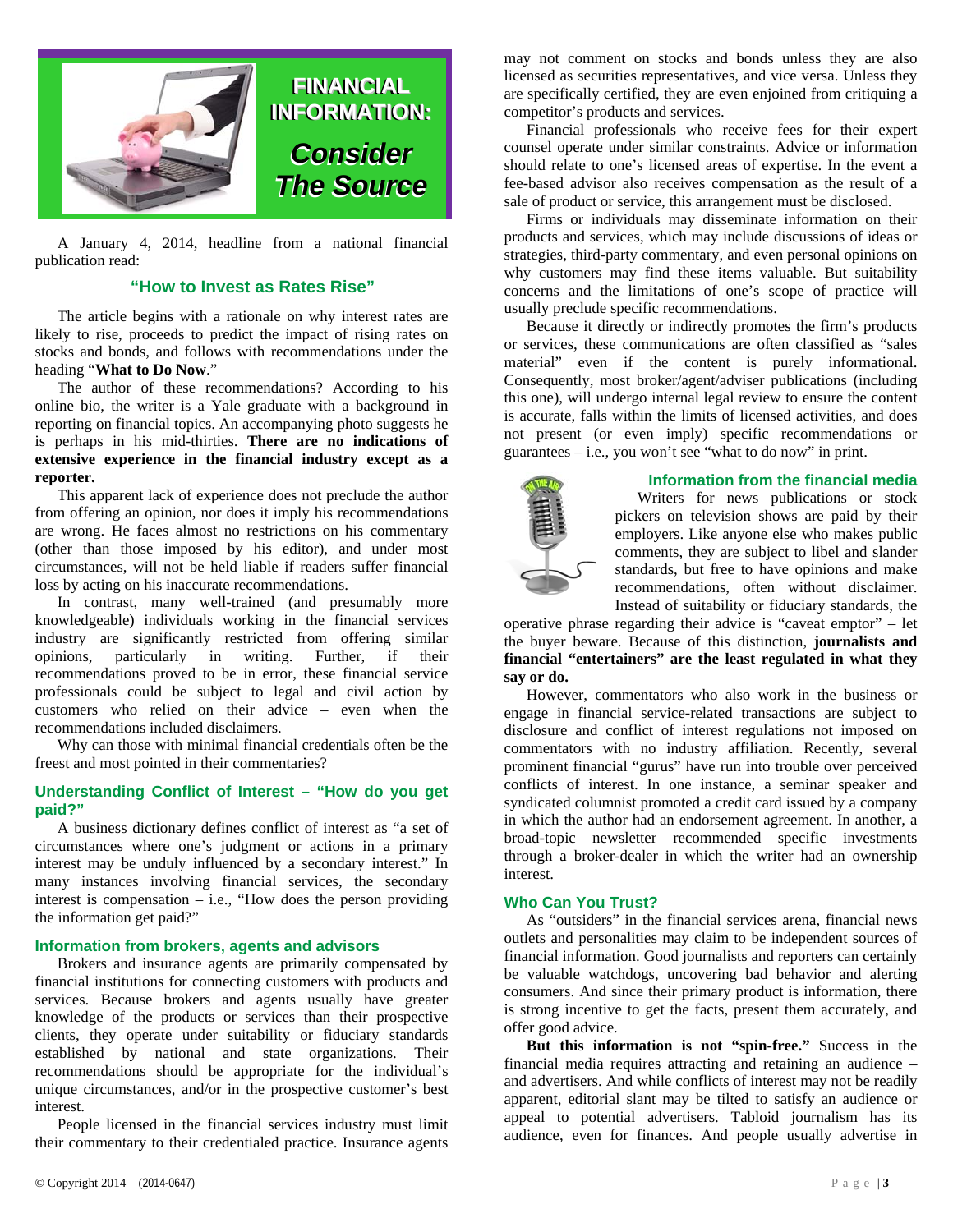media outlets where their product or service is well-thought-of. In addition, many media information businesses are seeking the largest audience possible. When casting a wide net, it's sometimes easier (and more profitable) to write "life insurance is a rip-off" than discuss why consumers have continued to purchase the product for the past century.

Competent brokers and agents have in-depth knowledge of their products, services and potential applications that exceeds that of people outside the financial services industry; they can legitimately be called experts. Some people are of the opinion that when an expert's compensation comes from products or services, the information is somehow tainted. Actually, considering the stringent compliance oversight and the legal, financial, and professional sanctions that could result from misinformation, there's a good chance it's quite the opposite. The challenge for consumers is not so much trusting the information, but determining if they agree with the underlying philosophies used to interpret the facts.

The reality: all information sources have biases, and potential conflicts of interest. In a sea of financial data and commentary, understanding the different constraints financial information providers operate under should help you evaluate the trustworthiness of the source, and whether the information is not only accurate, but in line with your perspectives on financial success.  $\bullet$ 

**\_\_\_\_\_\_\_\_\_\_\_\_\_\_\_\_\_\_\_\_\_\_\_\_\_\_\_\_\_\_\_\_\_\_\_\_\_\_\_\_\_\_\_\_\_\_\_** 



One of the vignettes in "Fantasia," Walt Disney's groundbreaking animated film from 1940, is "The Sorcerer's Apprentice." The story, adapted from a poem by Goethe, begins with an old sorcerer assigning a young apprentice (Mickey Mouse) the task of carrying water from a well to the workshop. It is exhausting work…until, in a moment of inspiration, the apprentice casts a spell to make a broom do the work for him. At first, things are wonderful. But because the apprentice has used magic he has not yet fully mastered, the broom is soon out of control. The workshop floods, and the apprentice is drowning. Desperate, he axes the broom in two, only to see each piece become a new broom that fetches water even faster. Just when all seems lost, the sorcerer returns, and averts disaster by breaking the spell.

The "Sorcerer's Apprentice" is an apt analogy for many of the issues we face with technology. The new capabilities are magnificent, but there is a growing sense that we may not have these wonderful innovations under control. But unlike the story, there doesn't seem to be a wise old sorcerer to rescue us, which means we are awash in a flood of circumstances, hoping to avoid disaster.

#### **The Hackers**

One of the problems in this new, digitally-dominated world is the concurrent rise of hackers or information thieves who, to quote Farhad Manjoo, "for reasons both noble and savage, are systematically breaking into every valuable cache of information stored in any digital format anywhere."

The research firm Risk Based Security reports that security intrusions more than doubled between 2011 and 2012, and the 2013 numbers look even higher. News events confirm this trend: It seems like every day another business or governmental organization has been hacked, and the magnitude of some of these data thefts is staggering. One month after a December 2013 hacking of its customer database, Target stores estimates that as many as *110 million customers* may have been victims of identity theft, exposing their names, addresses, phone numbers and e-mail addresses.

Some of the blame for these data thefts can be placed on lax or inadequate cyber security protocols by the businesses or institutions holding the data. But the other side of the coin is that people keep developing and using new data applications without considering how to protect them.

#### **Social Media**

Prime examples of this "innovation gap" in data security can be found in social media. We may have an awareness that party photos posted on Facebook could wreck a job interview, or that a hasty, thoughtless comment on Twitter might irreparably damage friendships. But how many users are aware of the potential *financial data* risks from using social media?

For example, Snapchat is a smartphone application that allows users to take photos, record videos, add text and drawings, and send these "snaps" to a controlled list of recipients. Users set a time limit, between 1 and 10 seconds, on how long the snap can be viewed, after which they are hidden from view (but kept on Snapchat's servers forever).

Hackers have limited interest in stealing a photo of you sleeping with your dog, or recording the somersault your kid just did from the couch to the floor. But Snapchat contains one valuable piece of information: your phone number, which is an essential piece of data for identity theft. At the end of December 2013, approximately 4.6 million Snapchat users had their phone numbers leaked.

#### **Your Credit Score**

Illegal access to your personal data is a disturbing violation of your privacy. But some new wrinkles in legitimate data mining may also be troubling as well. A January 9, 2014, *Wall Street Journal* article noted that a growing trend among private lending institutions is to sift through social media data to "help determine a borrower's creditworthiness…" How could your social media information be used by lenders? To see if…

- job information posted on LinkedIn matches your loan application
- career changes reported on Facebook coincide with your employment history.
- customer comments on eBay confirm positive statements about your business.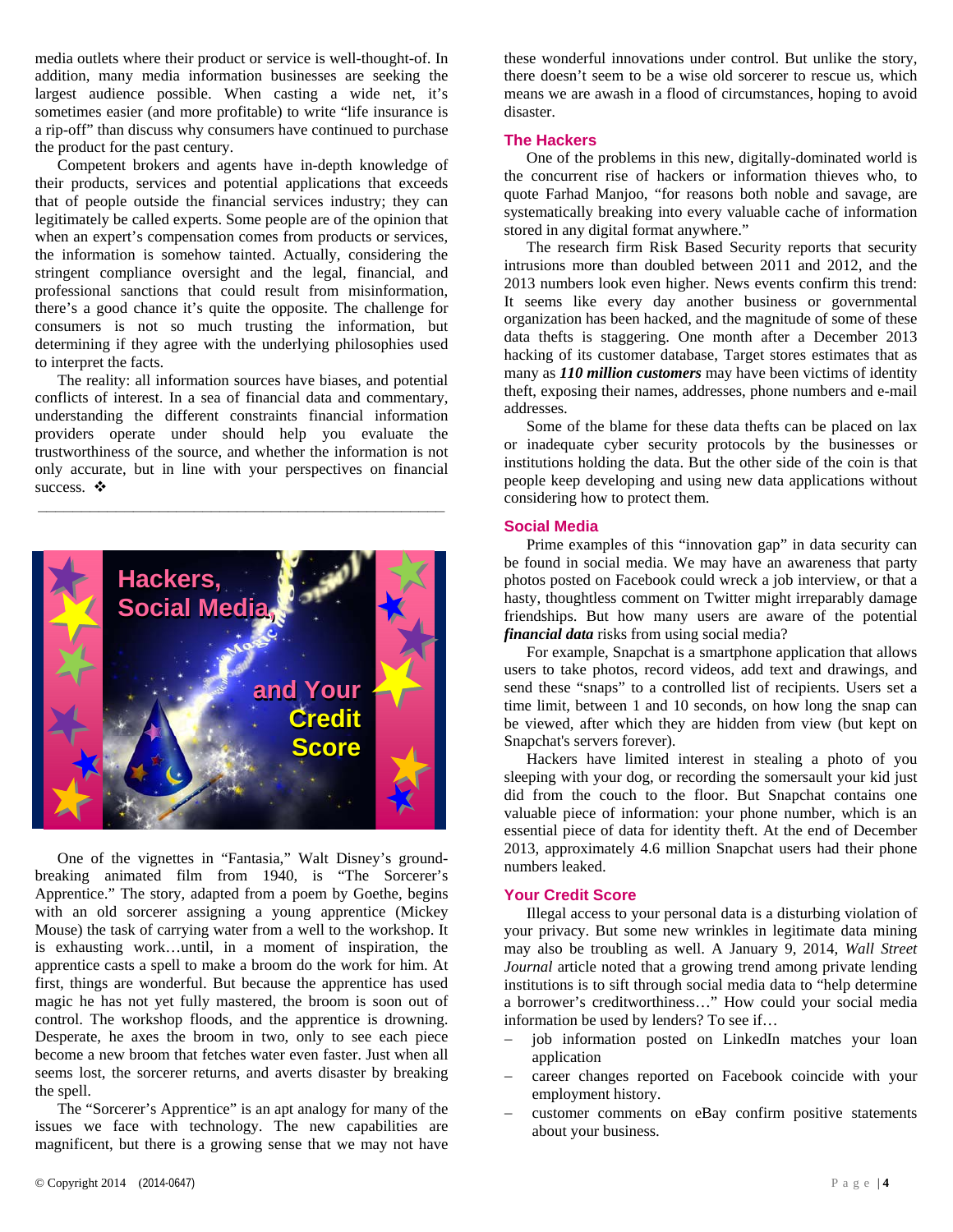Some of this seems like amateur, computer-nerd, detective work. But when Fair Isaac Corporation, the company that provides credit scores for more than 90% of lender decisions (your "FICO score"), says "we're looking at" social media as another assessment tool, you realize every bit of exposed personal data is subject to examination – and interpretation.

#### **Limiting Your Exposure**

This information has to make you cautious about how and where you hold personal financial data. Some arrangements, such as credit-card purchases, are almost unavoidable. But others, like social media sites, should give you pause. Any digital storage via an Internet connection should be assessed for its security measures. And as the IT veterans will tell you, having one hard copy is always recommended. ❖

**\_\_\_\_\_\_\_\_\_\_\_\_\_\_\_\_\_\_\_\_\_\_\_\_\_\_\_\_\_\_\_\_\_\_\_\_\_\_\_\_\_\_\_\_\_\_\_** 

# **The Cost of Waiting The Cost of** *Waiting*   **to buy**

 **Whole Life Insurance**



There are compelling reasons for whole life insurance<sup>1</sup> to be included in your long-term financial program. Because a whole life insurance contract delivers a guaranteed financial benefit at a specific moment in time, it may be used to:

- address estate concerns
- fund an inheritance
- act as a permission slip to spend other assets
- provide additional income in retirement
- or assist in paying long-term expenses.

Equally important, the owner of the contract does not have to decide in advance how the policy will be used; its purpose can be adapted to meet the challenges of future events.

From a purely hypothetical perspective, most people can see the value in whole life insurance. The real-world problem many have is paying for it. For them, the life-long benefits of whole life insurance are diminished by the obligation of life-long premiums. With so many other financial unknowns that will arise between now and the end of life, can they really afford to commit a portion of their savings to such a long-term financial instrument?

In addition, those with a better understanding of basic life insurance concepts might say, "Why not wait until later in life to secure whole life insurance? The older you are, the more likely that you will know how the policy will fit your financial plans. Sure, the annual premiums might be higher, but you won't have to pay them for such a long time!"

Does this perspective have merit? Since the pricing of life insurance is based on actuarial calculations of life expectancy, the true cost of paying higher premiums later may be financially The owner does not have to decide in advance how the policy will be used; its purpose can be adapted to meet the challenges of future events.

equivalent to paying lower premiums for a longer period. And anecdotal evidence from life insurance professionals suggests that a significant percentage of whole life insurance purchases occur later in life by individuals who have not only the resources, but also a clear understanding of the value, and can readily afford the premiums. So is it better to wait before committing to a whole life insurance program? Here's a Person A vs. Person B hypothetical comparison to ponder.

#### **Person A**

A 35-year-old male decides to commit \$3,000 in annual premiums to a whole life insurance program with a highly-rated mutual life insurance company. The company approves his application, and issues a policy at a "Preferred, Non-tobacco" rating -- the middle of its three standard ratings for non-tobacco users. The \$3,000 premium purchases a \$239,000 insurance death benefit, but no additional riders or benefits.

The contract entitles the policy owner to dividends<sup>2</sup>, should the insurance company pay them, and specifies that these dividend payments should be used to purchase additional paid-up life insurance. While dividends are not guaranteed, the long history of regular dividend distributions by insurance companies permits them to be projected in a policy illustration. After 25 years, at age 60, the projected details for Person A's policy are as follows:

| <b>Total Premiums:</b> | \$75,000  |  |  |
|------------------------|-----------|--|--|
| Cash Value:            | \$128,697 |  |  |
| Death Benefit:         | \$329,253 |  |  |

The Social Security Administration's Life Expectancy Calculator says a 35-year-old male who is alive today has a life expectancy of 82. If he is still alive at 62, it increases to 85. If Person A's life ends at age 85, this will require another 25 years of premium payments beyond age 60. Here are the projected results:

| <b>Total Premiums:</b> | \$150,000 |  |  |
|------------------------|-----------|--|--|
| Cash Value:            | \$470,400 |  |  |
| Death Benefit:         | \$585,380 |  |  |

#### **Person B**

Person B, another 35-year-old male, decides to defer a decision about whole life insurance until a later date. In fact, he waits until age 60. At that time, to stay in step with Person A, he applies for a policy with a \$329,253 death benefit. He is approved, with the same Preferred, Non-tobacco rating as Person A. The annual premium is \$13,122. Like Person A, Person B lives to age 85. Here are the projected results:

| <b>Total Premiums:</b> | \$328,050 |
|------------------------|-----------|
| Cash Value:            | \$448,000 |
| Death Benefit:         | \$611.468 |

<sup>&</sup>lt;sup>1</sup>All whole life insurance guarantees are subject to the timely payment of all required premiums and the claims paying ability of the issuing insurance company. <sup>2</sup> Dividends are not guaranteed and are declared annually by the insurance company's board of directors.

<sup>©</sup> Copyright 2014 (2014-0647) Page | **5**